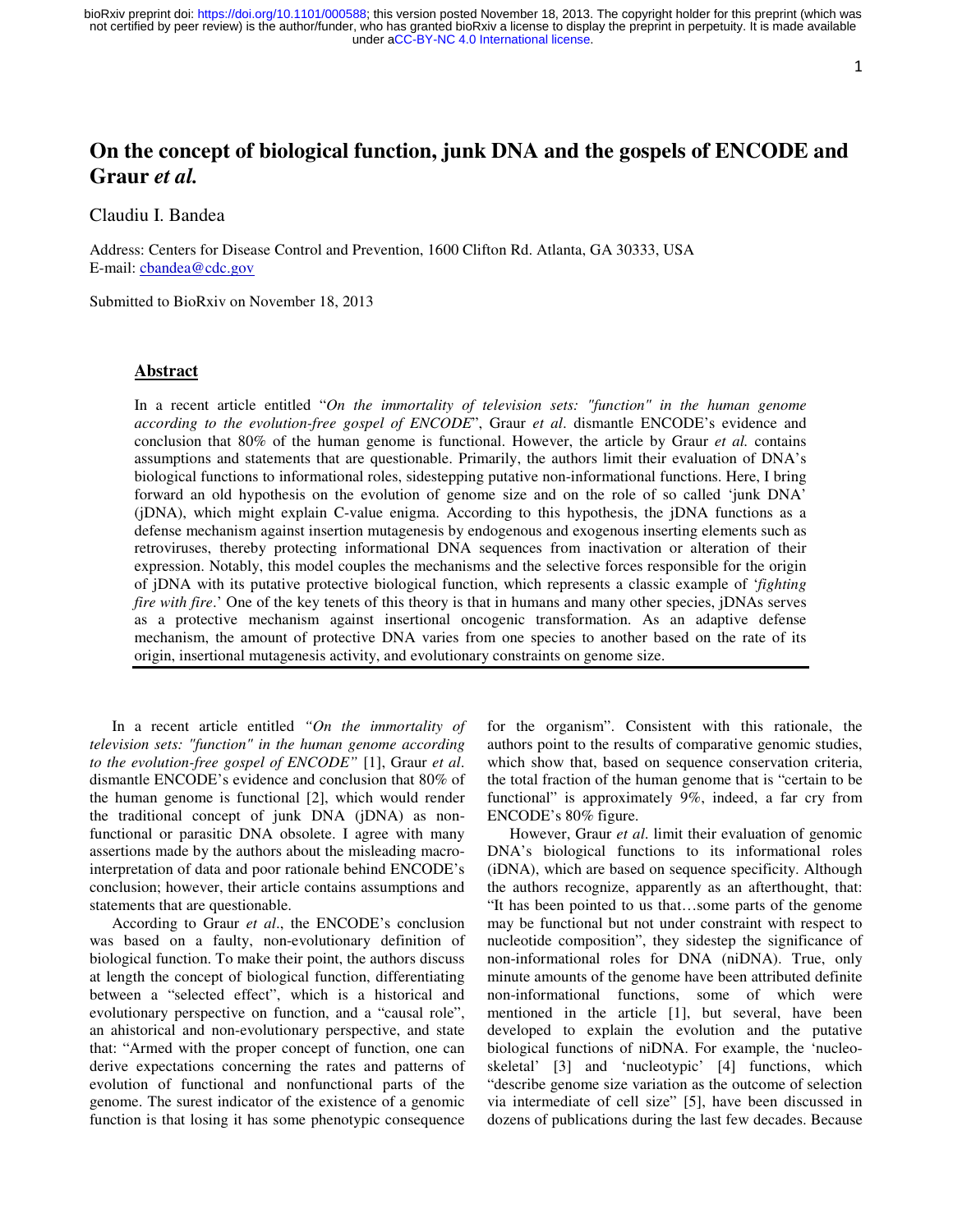under [aCC-BY-NC 4.0 International license.](http://creativecommons.org/licenses/by-nc/4.0/) not certified by peer review) is the author/funder, who has granted bioRxiv a license to display the preprint in perpetuity. It is made available bioRxiv preprint doi: [https://doi.org/10.1101/000588;](https://doi.org/10.1101/000588) this version posted November 18, 2013. The copyright holder for this preprint (which was

the 'nucleo-skeletal' and 'nucleotypic' functions attributed to jDNA might represent adaptations of the host to the presence of jDNA (see below) rather than genuine biological functions, I will not elaborate on them here. Instead, in order to evaluate putative non-informational biological functions for jDNA, I bring forward an old hypothesis on the evolution of genome size and the function of jDNA, which might explain the C-value enigma [6; see Suplementary material].

According to this hypothesis, the so called jDNA functions as a defense mechanism against insertional mutagenesis by endogenous and exogenous mobile elements, thereby protecting iDNA sequences from inactivation or alteration of their expression. Notably, this model couples the mechanisms and the selective forces responsible for the origin of jDNA from inserting elements (see below) with its putative biological function as a defense mechanism against insertional mutagenesis by endogenous and exogenous inserting elements. Indeed, similar to the CRISPR system, in which viral sequences have been co-opted as an adaptive antiviral defense system [7], the defense mechanism provided by jDNA is a classic case of '*fighting fire with fire*'.

The rationale for this model was based on a broad evolutionary framework addressing two critical issues: (i) the mechanisms and selective forces leading to the origin of jDNA sequences, and (ii) the mechanisms and selective forces controlling the location and the quantity of jDNA sequences within the genome:

### *(i) Origin of jDNA sequences*

Approximately half of the human genome consists of recognizable endogenous viruses and transposable elements, and much of the remaining jDNA is composed of remnants of these elements. Therefore, the mechanisms and selective forces behind the genesis of jDNA sequences are associated primarily with the inserting elements, not with the host; however, it is important to note that all genomic sequences, including jDNA, also undergo duplications or amplifications during replication, recombination and chromosomal segregation (e.g. polyploidizasion), which represent additional mutational events leading to an increase in genome size.

Similar to all mutational events, occasionally, some of the inserting DNA sequences are beneficial for the host and, therefore, undergo positive selection. If the insertions cause deleterious effects, such as disrupting the coding and regulatory regions of the genome (see next section), they undergo negative selection. Even if not disruptive, in long term, the inserted DNA sequences experience negative selection because of associated genomic maintenance costs. In most organisms, including Bacteria, Archaea and many single-cell eukaryotic organisms, the purifying selection against non-functional or parasitic DNA is relatively strong. However, in many eukaryal organisms, including most multicellular species, the costs for maintaining these sequences are small compared to those associated with other organismal features; therefore, the purifying selection against the accumulation of parasitic genomic DNA is relatively weak, at least up to a certain quantity.

Overall, if the rate of its production is higher than that of its deletion, non-functional, or parasitic DNA can accumulate in the host's genome. In this scenario, in order to accommodate for the genomic presence of large quantities of parasitic DNA, the hosts will adapt by adjusting some of their features, such as nucleotide metabolism or nuclear volume and cell size (6; see statement about 'nucleo-skeletal' and 'nucleotypic' theories above). These metabolic and physiological adaptations by the host to the presence of jDNA in their genome are highly relevant because experimental deletion of large quantities of jDNA (in order to prove or disprove its function) might have negative phenotypic consequences even if jDNA is non-functional, which questions the approach suggested by Graur *et al.*' and others to define biological functions.

# *(ii) Evolutionary constraints on the location and the amount of genomic jDNA*

Key to exploring the hosts' evolutionary constraints on the location and the amount of genomic jDNA, as well as it's putative protective function, is the evolution of defense mechanisms in form of preferred or specific genomic sites for the integration of inserting elements in microbial organisms such as Bacteria, which have little jDNA. The evolution of these protective mechanisms is strong evidence for the selective pressure against insertional mutagenesis in these single-cell organisms. This selection pressure, however, take a new dimension in multicellular organisms, in which insertional mutagenesis occurs not only in the germline, but also in the somatic cells. Although the number of somatic insertional mutations during the course of the reproductive life span of multicellular organisms is enormous, because of the high turnover of cells in many tissues, most insertional mutations, including those causing cellular death, have a limited negative impact on the organism. The major problem is with the insertional mutagenesis that causes uncontrolled proliferation of cells, which can lead to neoplastic transformations, or cancer.

In humans, for example, given the enormous number of somatic cells and their high turnover rate during reproductive span, without protective mechanisms, the number of insertion events, especially those associated with exogenous viruses such as retroviruses, that could lead to cancer would be evolutionarily drowning. A dramatic example of the problems associated with insertional oncogenic transformation is from the highly promising biomedical field of gene therapy using viral vectors, which has been devastated by high prevalence of cancer in treated patients [8-12]. It is relevant to mention also that insertional transformation has been one of the main and most effective approaches for identifying and mapping genes and regulatory elements implicated in cancer [13-15], which points to the tremendous selection pressure imposed by cancer-inducing insertion mutagenesis in multicellular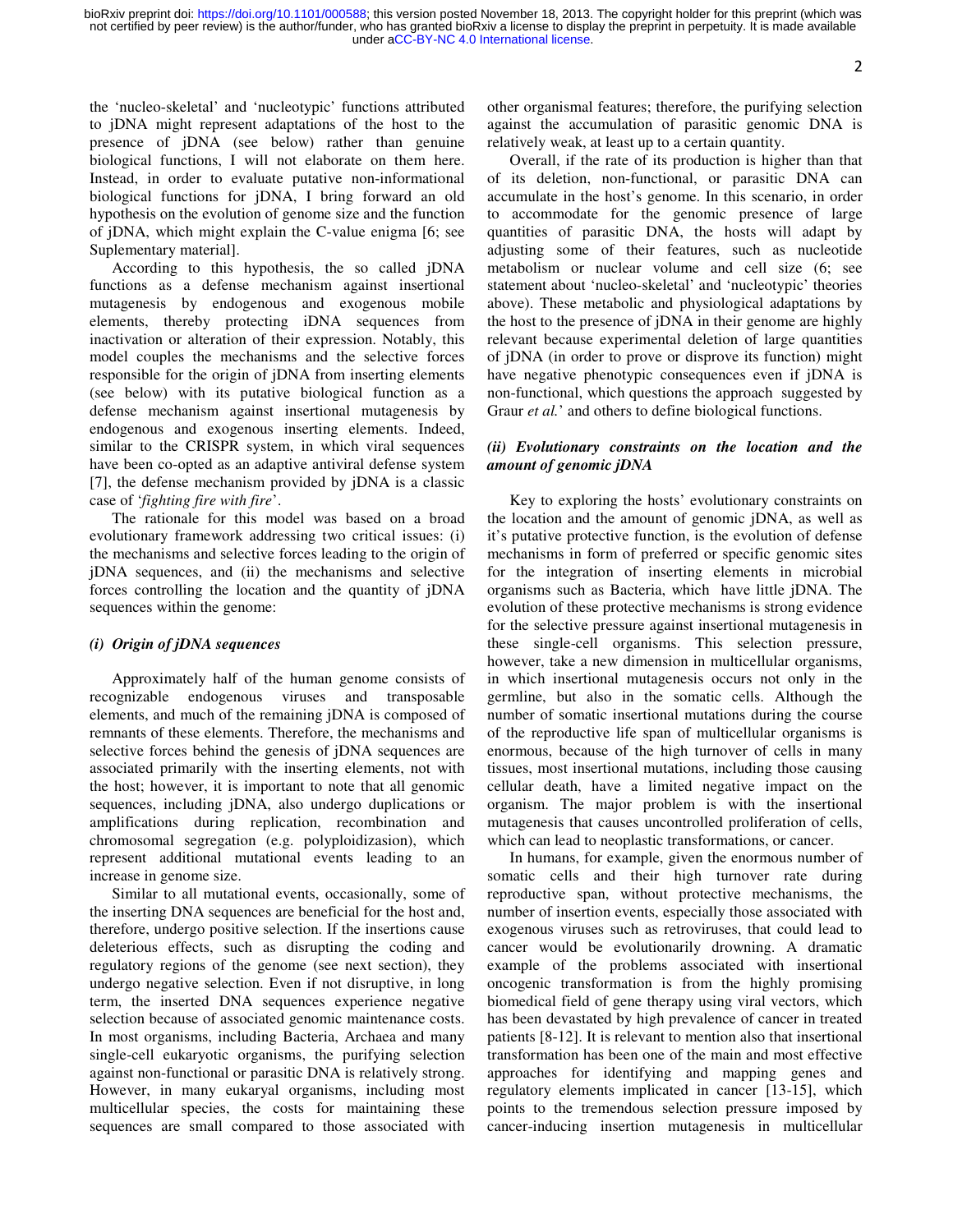3

organisms. The protective function of jDNA against cancer development can be easily addressed, both analytically and experimentally; for example, transgenic mice carrying genomic DNA sequences homologous to infectious retroviruses, such as murine leukemia viruses (MuLV), might be more resistant to cancer induced by experimental retroviral (e.g. MuLV) infections as compared to controls.

Another strong line of evidence for the extraordinary selective pressure imposed by insertional mutagenesis and for the selective forces controlling the site of integration is the evolution of spliceosome, one of the most complex eukaryal macromolecular machineries [16]. The current prevalent view is that splicing machinery originated from group-II self-splicing introns as a defense system against insertional mutagenesis of iDNA [17-19]. Indeed, the evolution of introns and spliceosomes allows the insertion and accumulation of jDNA sequences within the transcribed regions of the genome, which often represent preferred regions for the integration of viral elements.

Given the strong negative impact of insertional mutagenesis, the evolution of protective mechanisms in form of specific integration sites and jDNA makes sense. This strong selective pressure led also to the evolution of additional defense molecular mechanisms, such as the Piwiinteracting RNAs (piRNAs), the largest class of small noncoding RNA molecules expressed in animal cells, and the RNA interference system (RNAi), which have evolved as specialized arms of the immune system defending against transposable elements and viruses [20, 21]. Once evolutionarily fixed, some of the components associated with these defensive systems, including some of the jDNA sequences, have been co-opted for other biological functions, such as gene regulation. It is relevant to emphasize at this point that not all phenotypes or biological functions are equally 'evident', or follow Graur *et al*.'s definition. For example, the human immune system contains hundreds if not thousands of components and eliminating some of them might not have immediate phenotypic effects, although it might have long term negative evolutionary consequences. Moreover, some of the genomic sequences coding for the conventional immune components, such as those implicated in the production of the repertoires of antibodies, T-cell receptors and MHC antigens, have been specifically selected against sequence conservation and, similar to the putative protective role of jDNA sequences, their protective function (i.e. phenotype) is fully attainable only as a 'group activity'.

Assuming a random integration site, the protection level of jDNA would be directly proportional to its amount; nevertheless, other mechanisms that target the inserting elements into jDNA, such as preferential sites of integration and homologous recombination, could dramatically increase the protective role of jDNA (see, for example, the site specific integration of chromoviruses, an ancient and widespread lineage of Ty3-gypsy retrotransposons [22]). One of the most interesting tenets associated with the model discussed here is that, similar to the CRISPR system (see above), the jDNA defense system has a build-in adaptive feature, in the sense that an increase in the insertional activity would increase in the amount of jDNA, which would increase its potential protective function.

Whether functional or non-functional, genomic DNA sequences undergo deletion, a process that usually occurs during replication and recombination events. Evidently, mutational events consisting of deletions of functional sequences would enter negative selection, whereas deletions of parasitic DNA enter positive selection. According to Graur *et al*., though, "In humans, there seems to be no selection against excess genomic baggage". However, non-functional or parasitic DNA is under purifying selection in all organisms, although less in some than in others, and there is eloquent evidence on evolutionary constraints on very large genomes [23-25]; in other words "without selection against excess genomic baggage" the human genome might be much larger.

Perhaps one of the most revealing examples of genome size evolution is found in cryptophytes and chlorarachniophytes, which contain 4 evolutionary distinct genomes [26]. The algal endosymbionts of these species have a small nucleus (called nucleomorph) with a genome ranging from ~330 to 1,030 kilobase pairs, which is within the range of viral genomes. Compared to their ancestors, the genomes of these endosymbiotic algae have been reduced more than 200 fold. Remarkably, the number of their introns and their size have undergone drastic reductions, culminating with elimination of all introns and most, but not all, components of the spliceosomal machinery in at least in one species, *H. andersenii* [27]. The evolution of these remarkable endosymbiotic algae support the notion that deletion mutagenesis and the selection forces for eliminating jDNA, including introns, can be highly efficient in eukaryal genomes. In the context of the model discussed here, it is important to emphasize that, unlike the genome of their free living ancestors or that of most other eukaryotic cells, the genome of these endosymbionts is separated from host cytoplasm by several membranes (the nuclear envelope and the cellular and phagosomal membranes [26]), which constitute an effective 'physical' barrier and defensive system against exogenous inserting viral elements [18]. In the absence of newly introduced viral elements, the selective pressure associated with insertional mutagenesis had diminished, which led to the elimination of introns and of most jDNA, which are no longer needed as protective mechanisms; interestingly, the presence of membranes and the lack of mobile elements in these endosymbionts might also be responsible for the lack of transfer of their genes to the host genome and, therefore, for their evolutionary survival as nucleomorphs [28].

One of the most bizarre, but highly intriguing genome defense systems against invading inserting elements is found in ciliates, a highly diverse group of protozoans [29]. These organisms have two genomes: a germ-line, diploid genome, which is transcriptionally silent and carries tens of thousands of mobile elements, and a transcriptionally active polyploid genome, which originates from the germ-line genome by programmed DNA rearrangement and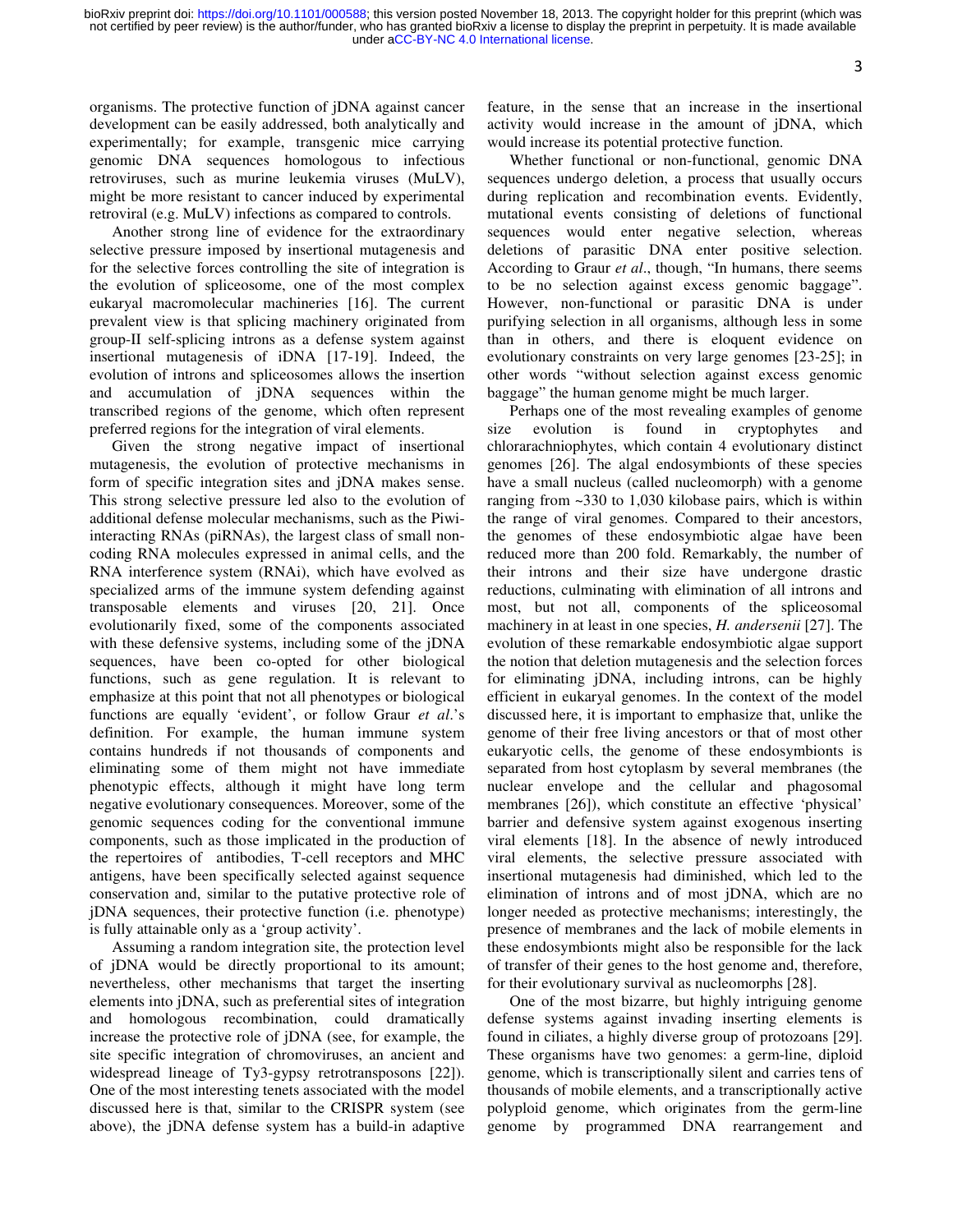under [aCC-BY-NC 4.0 International license.](http://creativecommons.org/licenses/by-nc/4.0/) not certified by peer review) is the author/funder, who has granted bioRxiv a license to display the preprint in perpetuity. It is made available bioRxiv preprint doi: [https://doi.org/10.1101/000588;](https://doi.org/10.1101/000588) this version posted November 18, 2013. The copyright holder for this preprint (which was

4

elimination of mobile elements. In some groups of ciliates, such as *Oxytricha*, over 90% of the germ-line genome is composed of jDNA, which is eliminated during the programmed DNA deletion. Apparently, in these single-cell organisms, maintaining the jDNA as a defense system against insertional mutagenesis in the germ-line genome was under very strong positive selection.

Among the most cited cases pertaining to the C-value enigma and the idea of jDNA as non-functional DNA is the genome of some amoeba species, which have the largest genome of all studied organisms. Along with other unusually large genomes, the amoeba genome are considered very strong evidence that most jDNA sequences do not have a biological function [1]. Indeed, the proponents of functional jDNA (e.g. ENCODE) have yet to explain the gigantic amoeba genome in context of their theories; nor have they addressed their perspective in context of the c-value enigma. Within the framework of the model presented here, the enormous genome of amoeba represent an extreme jDNA-based protective mechanism that has evolved in association with their huge appetite [30] for ingesting and hosting a myriad of microorganisms and their inserting elements.

### *Perspective*

Whether jDNA has been evolutionary maintained simply because of a mutational imbalance, favoring amplification of parasitic DNA versus deletion, or because jDNA is under host positive selection (whatever this selection might be), the protective function of jDNA in humans and other eukaryal organisms against insertional mutagenesis by endogenous and exogenous mobile genetic elements, such as retroviruses, is a *bona fide* fact. The abundant genomic presence of inserting elements and the evolution of several highly complex molecular defense mechanisms against insertional mutagenesis, including the splicing machinery, RNAi, programmed DNA deletion, methylation and repeat-induced point mutation defense system [31], testify for the extraordinary selective pressure imposed on the host genome by the endogenous and exogenous viral elements. In light of this selection pressure and of the fact that jDNA does provide protection against isertional mutagenesis, it is highly plausible that jDNA has been under positive selection for this critical biological function.

Unlike the selective forces acting upon the site of integration of jDNA sequences, which are strong and selfevident, those controlling the amount jDNA in most multicellular organisms might be weaker, multidimensional and more difficult to define. Nevertheless, according to the model discussed here, the amount of protective DNA as an adaptive defense mechanism varies from one species to another based on the rate of its origin, insertional mutagenesis activity, and evolutionary constraints on genome size.

In another recent critique of the ENODE's conclusion, which also discusses in detail the concept of biological function and the C-value paradox, Ford Doolittle predicts that by building an informed theoretical framework on genome evolution "Much that we now call junk could then become functional" [32]. I think, we can reasonably state that, similar to hundreds of components of the immune system acting at the molecular, cellular, or organismal level, jDNA represent a broad and efficient molecular protective system against insertional mutagenesis and, therefore, it plays a significant biological role.

One of the main goals of the ENCODE project was to provide genomic insights into human health and disease, such as cancer. So far, this heavily funded project has yet to have a significant impact on our knowledge about cancer and other diseases. In contrast, one of the key tenets of the model discussed here is that jDNAs serve as a protective mechanism against insertional oncogenic transformation in humans and other multicellular species. Given the potential significance and implications of this model for one of the most devastating human diseases, as well as for understanding the evolution of genome size and resolving the long-standing C-value enigma, it would make sense to fully evaluate it, both theoretically and experimentally.

*Acknowledgments*: I thank Dan Graur for his feedback.

## **References**

- [1] Graur D, Zheng Y, Price N, Azevedo RB, Zufall RA, Elhaik E. On the immortality of television sets: "function" in the human genome according to the evolution-free gospel of ENCODE. Genome Biol Evol 2013;5(3):578-90.
- [2] Dunham I, Kundaje A, Aldred SF, Collins PJ, Davis CA, Doyle F, et al. An integrated encyclopedia of DNA elements in the human genome. Nature 2012 Sep 6;489(7414):57-74.
- [3] Cavalier-Smith T. Skeletal DNA and the evolution of genome size. Annu Rev Biophys Bioeng 1982;11:273-302.:273-302.
- [4] Gregory TR. Coincidence, coevolution, or causation? DNA content, cell size, and the C-value enigma. Biol Rev Camb Philos Soc 2001 Feb;76(1):65-101.
- [5] Gregory TR. Insertion-deletion biases and the evolution of genome size. Gene 2004 Jan 7;324:15-34.:15-34.
- [6] Bandea CI. A protective function for noncoding, or secondary DNA. Med Hypotheses 1990 Jan;31(1):33-4.
- [7] Horvath P, Barrangou R. CRISPR/Cas, the immune system of bacteria and archaea. Science 2010 Jan 8;327(5962):167-70.
- [8] Baum C. Insertional mutagenesis in gene therapy and stem cell biology. Curr Opin Hematol 2007 Jul;14(4):337-42.
- [9] Romano G, Marino IR, Pentimalli F, Adamo V, Giordano A. Insertional mutagenesis and development of malignancies induced by